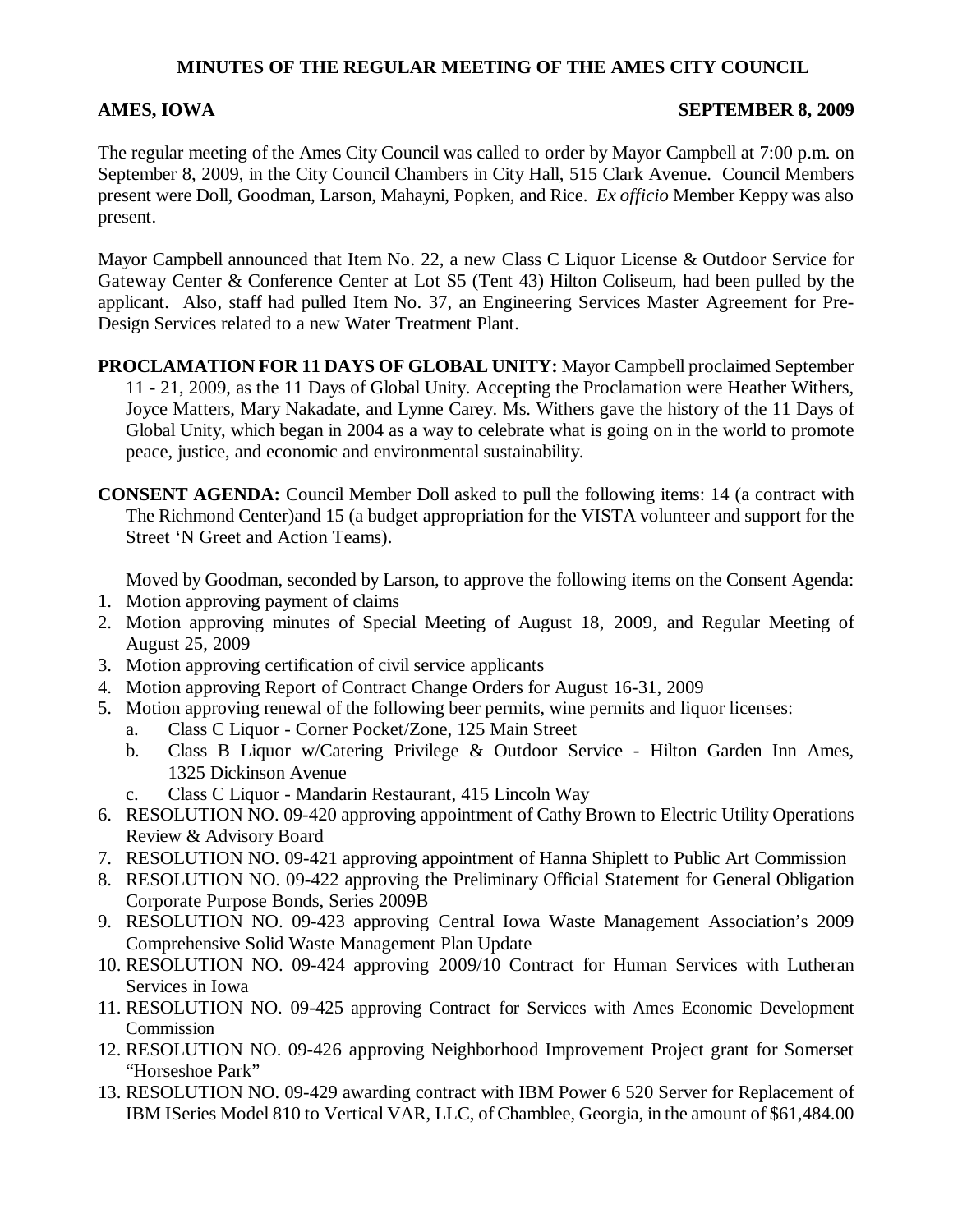- 14. RESOLUTION NO. 09-430 awarding a contract to Flowserve Pump Division of Taneytown, Maryland, to purchase new solids-handling pumps at the Water Pollution Control Plant in the amount of \$219,492
- 15. RESOLUTION NO. 09-431 approving contract and bond for Resource Recovery Plant Conveyor Belt Replacement Project
- 16. RESOLUTION NO. 09-432 approving contract and bond for Neighborhood Infrastructure Improvements Program (Curb Replacement)
- 17. RESOLUTION NO. 09-433 approving Change Orders with Hooper Corporation for construction of 161/69-kV Transmission Line (Stange Road Substation to Ames Power Plant) Roll Call Vote: 6-0. Resolutions declared adopted unanimously, signed by the Mayor, and hereby made a portion of these minutes.
- **HUMAN SERVICES CONTRACT WITH THE RICHMOND CENTER:** Council Member Doll stated that he had requested to pull this item so that he could abstain from the vote due to a conflict of interest.

Moved by Rice, seconded by Popken, adopting RESOLUTION NO. 09-427 amending the contract with The Richmond Center approving carry-over of 2008/09 funding.

Roll Call Vote: 5-0-1. Voting aye: Goodman, Larson, Mahayni, Popken, Rice. Voting nay: None. Abstaining: Doll. Resolution declared adopted, signed by the Mayor, and hereby made a portion of these minutes.

**SUPPORT OF VISTA VOLUNTEER, STREET 'N GREET, AND ACTION TEAMS:** Mayor Campbell said she had requested that a Council Member pull this item from the Consent Agenda so that a report could be given on the activities that have occurred or will occur concerning diversity awareness. The activities have been made possible through the City's collaboration with the Iowa Civil Rights Commission. The Mayor introduced Adam Cotton and Laura Logsdon, AmeriCorpVISTA volunteers, who have been working on a continuation of the Community Conversation program.

Adam Cotton gave an overview of activities that have occurred to help alleviate racial tensions in Ames. He said that the City and Iowa State University Extension partnered to hold Community Conversations, which provided an opportunity for residents to discuss issues regarding race, inclusiveness, and how to create a more welcoming community.

Mr. Cotton said that the group, now called United Ames, has formed Action Teams devoted to a single area of focus. Those areas of focus are: (1) Strengthening Neighborhoods, (2) One Community, (3) Education First, (4) Welcome Fest, and (5) AmesZone (a new youth.service learning organization).

According to Mr. Cotton, United Ames would use the requested monies for printing materials that support the Action Teams' projects and to fund outreach brochures. Some funds would also be used to match funding from the Iowa Civil Rights Commission for the AmeriCorp VISTA member serving in Ames in the coming year and to provide accommodations, e.g., computer and telephone.

Mr. Cotton told the Council that, since November 2008, VISTA workers in Ames have coordinated the Action Teams and formed and maintained relationships with community non-profit organizations, faith groups, the City, and ISU Extension. This year, United Ames will be dependent on the full-time support of the VISTA member, which will include grant-writing and initiating the application process for non-profit status.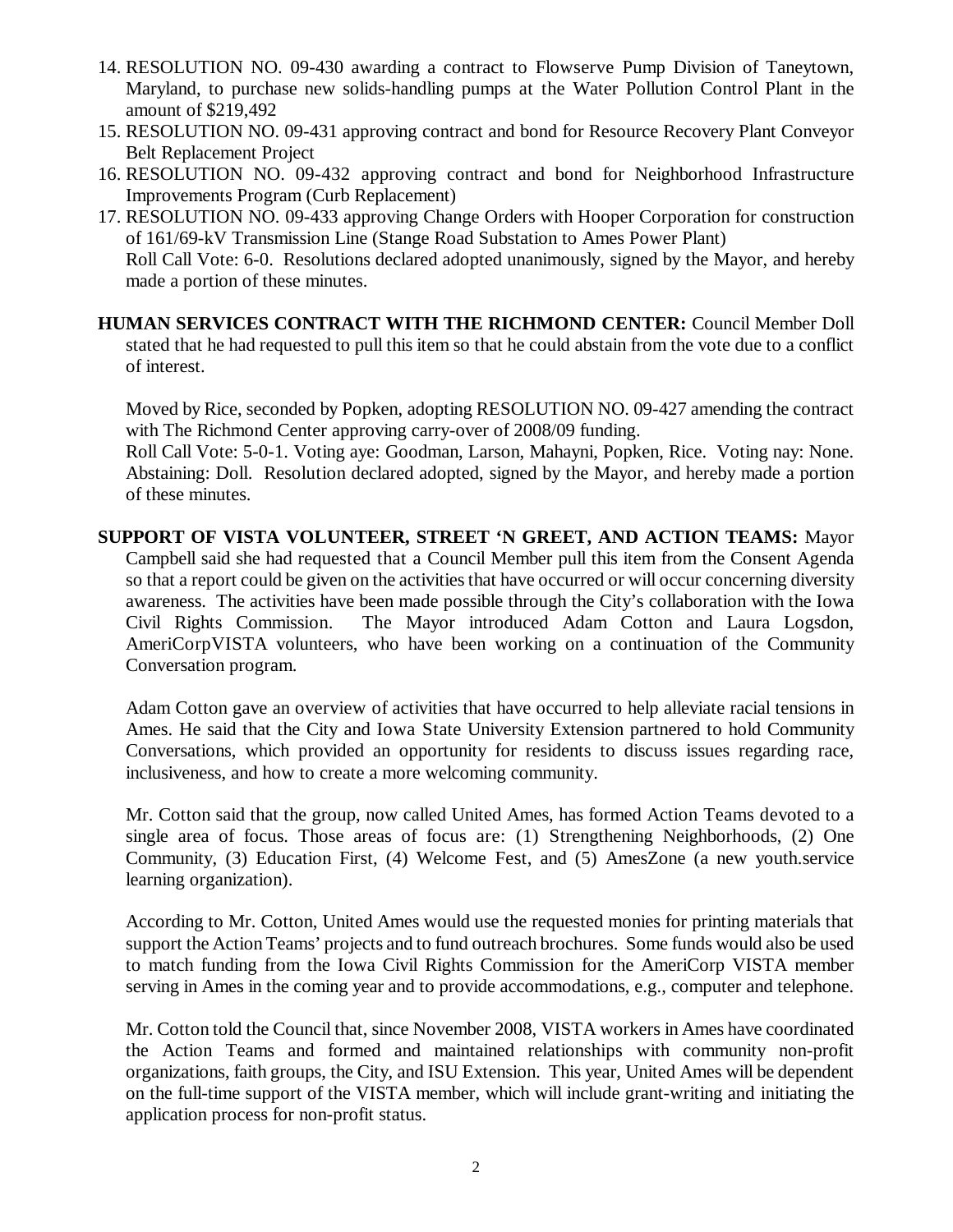Moved by Rice, seconded by Popken, to adopt RESOLUTION NO. 09-428 approving an allocation of \$5,000 from the 2009/10 FY Contingency Fund for the City's portion of the VISTA salary and support for the Street 'N Greet and Action Teams.

Roll Call Vote: 6-0. Resolution declared adopted unanimously, signed by the Mayor, and hereby made a portion of these minutes.

**PUBLIC FORUM:** Olivia Smith, 3214 Merle Hay Road, Des Moines, Iowa, introduced herself as a Co-Coordinator for the first annual Cyclone Cultural Festival. The Festival will be held on ISU Central Campus on September 19, 2009, from 11 AM to 5 PM.

Ms. Smith asked the City Council to reallocate some of the funding from the FACES Festival to be used for the Cultural Festival. She said that Iowa State University College of Business and Cargill have committed to help sponsor this event. Ms. Smith advised that she is requesting back-up funding in case expenses exceed the sponsorship amount. Their expenses will include rental of tables, chairs, tents, stage, sound system as well as entertainment.

Mayor Campbell advised Ms. Smith that, due to the Open Meetings Law, action by the City Council on her request is not permitted at this meeting. Ms. Smith acknowledged that the Festival will have occurred prior to the Council's next meeting, and she will report back to the Council on the amount of funding shortfall, if any, and what the funds were spent on.

- **BEER PERMIT FOR CHAR'S:** Moved by Mahayni, seconded by Popken, to approve a new Class C Beer Permit for Char's, 3100 S. Duff Avenue. Vote on Motion: 6-0. Motion declared carried unanimously.
- **5-DAY LIQUOR LICENSE FOR GATEWAY HOTEL & CONFERENCE CENTER:** Mayor Campbell again noted that Item No. 22, a request for a 5-Day Class C Liquor License/Outdoor Service Area for Gateway Hotel at Hilton Lot S5, had been pulled by the applicant.

Moved by Doll, seconded by Mahayni, to approve a new 5-Day Class C Liquor License and Outdoor Service Area for Gateway Hotel & Conference Center at Reiman Gardens, 1407 University Drive, from September 20 - 24, 2009.

Vote on Motion: 6-0. Motion declared carried unanimously.

**REQUEST OF GK DEVELOPMENT FOR TIME EXTENSION ON FIRE-RATED DOOR INSTALLATION AT NORTH GRAND MALL:** Moved by Popken, seconded by Rice, to adopt RESOLUTION NO. 09-443 approving extension of time for installation of a fire-rated door at the former Sears store in North Grand Mall to October 30, 2009.

Jack Fahler stated that he was the new Manager at North Grand Mall and was at this meeting representing GK Development. Mr. Fahler requested the extension of time for installation of a firerated door at the vacant Sears building in North Grand Mall. He advised that Mall Management took longer than anticipated to make a decision as to whether to install a fire-rated door or a wall. Because there is a tenant currently occupying that space, the decision was made to install a door. The Council was told by Mr. Fahler that he has a signed contract with Ames Door & Fence Store for installation of the door. It was initially believed that it would take four to six weeks for the door to be manufactured and installed; however, that time frame might be shortened to approximately two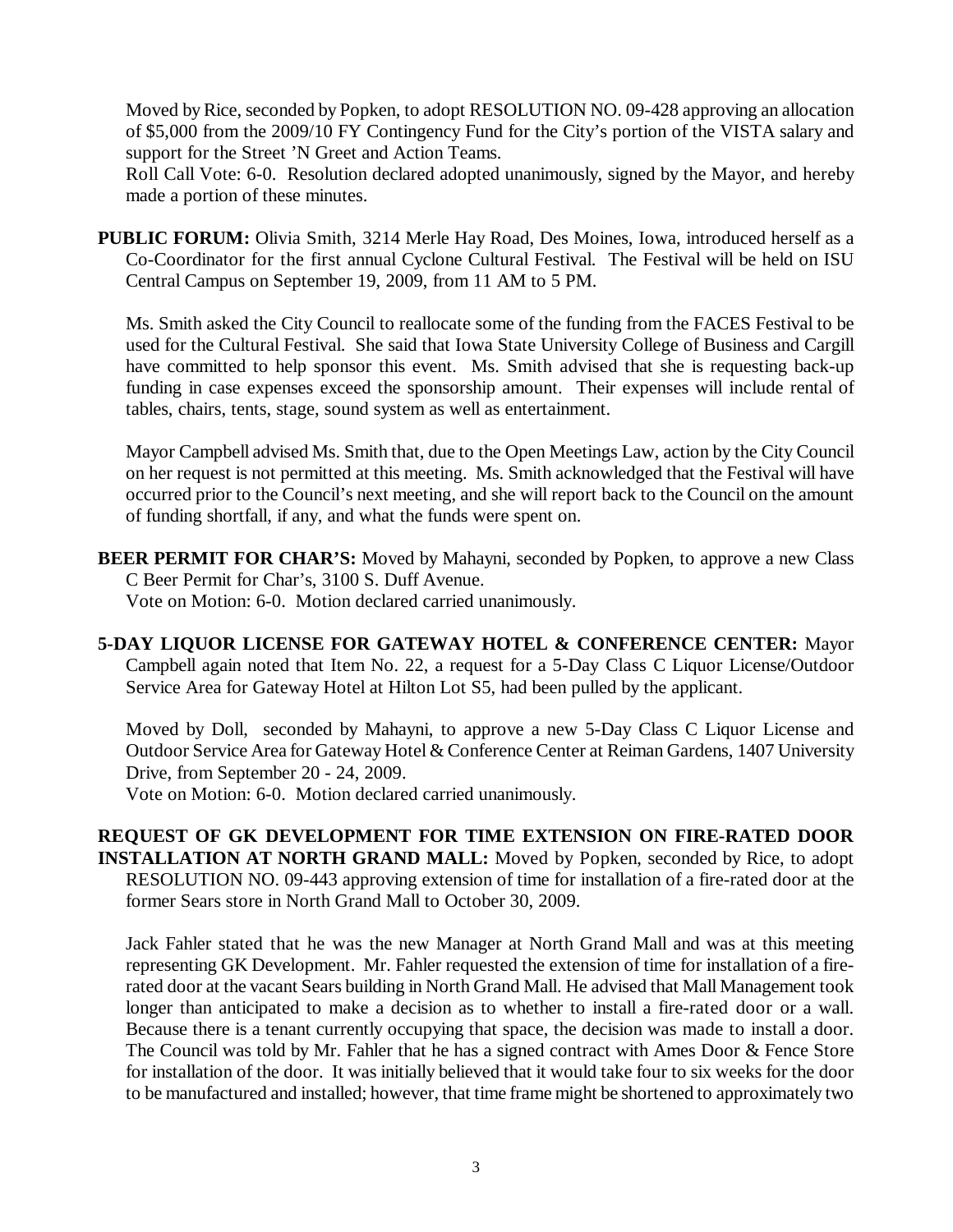to three weeks. Mr. Fahler said he would prefer that the extension be granted to October 30, 2009, in case the door does not come in as expected.

Regarding concerns expressed by some of the Council members about the exterior of the Mall property, Mr. Fahler said that he is working with a local landscaper for additional landscaping.

Roll Call Vote: 6-0. Resolution declared adopted unanimously, signed by the Mayor, and hereby made a portion of these minutes.

**AMES HIGH HOMECOMING ACTIVITIES:** Annie Block, Co-Chair of the Ames High School Homecoming Committee, defined the parade route and explained plans for a pep rally at Bandshell Park following the parade. Noting that there were concerns over clean-up after this event last year, Ms. Block announced that parent volunteers would be staying after the parade to ensure adequate clean-up. In addition, students and parents will be walking the parade route to make sure that trash is picked up. Ms. Block informed the Council that students will not be allowed to throw candy from the floats; they will be allowed to distribute candy as they walk along the floats.

Moved by Mahayni, seconded by Rice, to adopt RESOLUTION NO. 09-434 approving closure of portions of Main Street, Douglas Avenue, Fifth Street, Burnett Avenue, Kellogg Avenue, Clark Avenue, and Pearle Avenue from 5:00 p.m. to approximately 7:00 p.m. for parade scheduled at 6:00 p.m. on September 21, 2009.

Roll Call Vote: 6-0. Resolution declared adopted unanimously, signed by the Mayor, and hereby made a portion of these minutes.

Moved by Mahayni, seconded by Rice, to adopt RESOLUTION NO. 09-435 approving closure of portions of Main Street, Douglas Avenue, Fifth Street, Burnett Avenue, Kellogg Avenue, Clark Avenue, and Pearle Avenue from 5:00 p.m. to approximately 7:00 p.m. for parade scheduled at 6:30 p.m. on September 21, 2009.

Roll Call Vote: 6-0. Resolution declared adopted unanimously, signed by the Mayor, and hereby made a portion of these minutes.

Moved by Mahayni, seconded by Rice, to adopt RESOLUTION NO. 09-436 approving suspension of parking meter fees in Main Street Cultural District from 5:00 p.m. to 6:30 p.m. on September 21, 2009.

Roll Call Vote: 6-0. Resolution declared adopted unanimously, signed by the Mayor, and hereby made a portion of these minutes.

Moved by Mahayni, seconded by Rice, to approve a Fireworks Permit for display after the football game (approximately 9:15 p.m.) on September 25, 2009.

Vote on Motion: 6-0. Motion declared carried unanimously.

Moved by Mahayni, seconded by Rice, to adopt RESOLUTION NO. 09-437 approving a waiver of the fee for a Fireworks Permit.

Roll Call Vote: 6-0. Resolution declared adopted unanimously, signed by the Mayor, and hereby made a portion of these minutes.

# **REPORT ON COST FOR INSTALLATION OF DECORATIVE FEATURES ON KELLOGG**

**AVENUE:** City Manager Schainker noted that, on August 25, 2009, the Main Street Cultural District (MSCD) requested that the City Council extend the decorative street lighting south of the railroad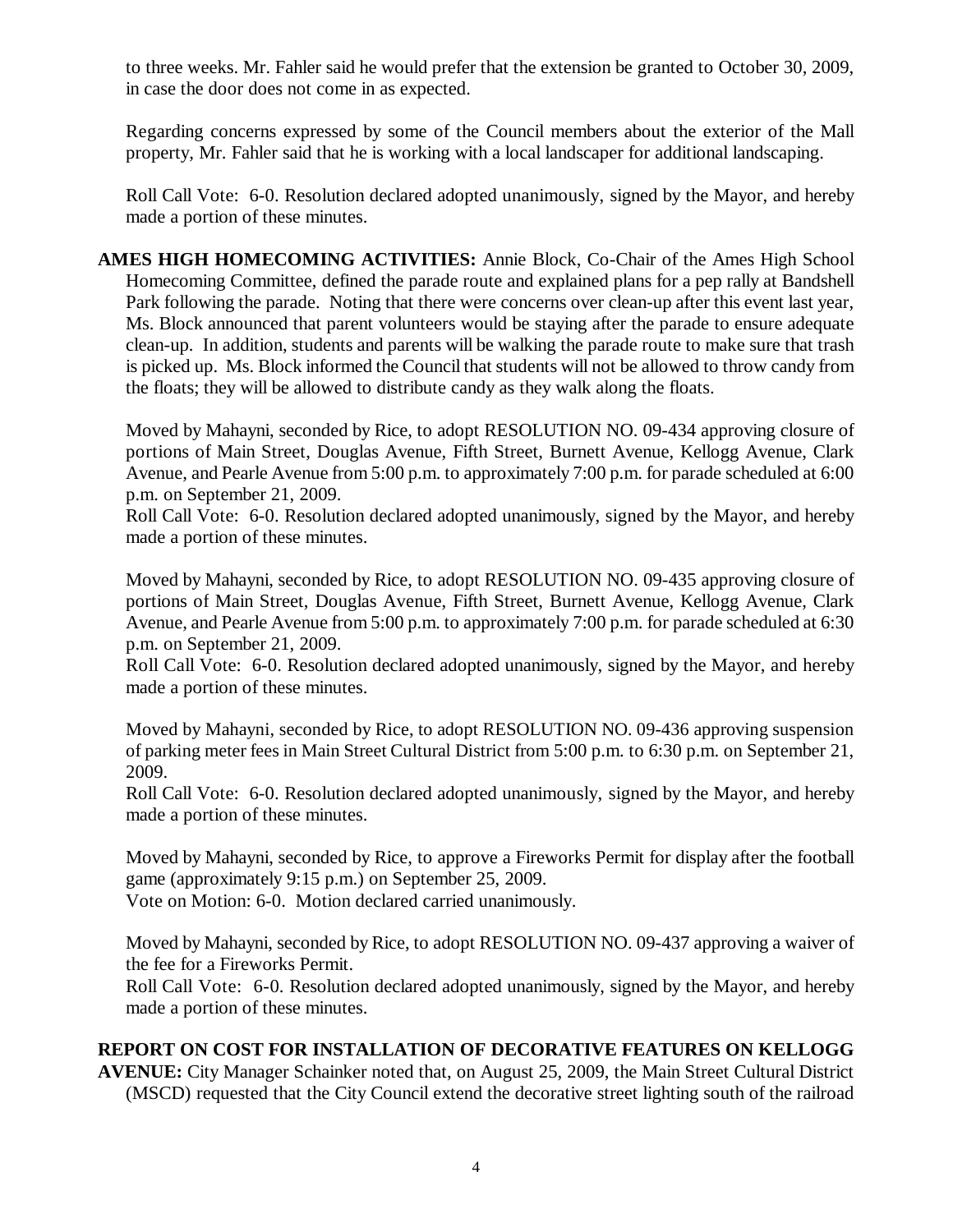tracks and extend the decorative sidewalk design from Main Street to Lincoln Way. The Council had directed staff to provide cost estimates to add those features.

Mr. Schainker said that the Public Works Department has indicated that the cost to extend decorative concrete (not pavers) from Main Street to Lincoln Way along Kellogg would be approximately \$2,000. In terms of the decorative lighting, the Electric Services Director has reported that the incremental cost would be approximately \$7,600 plus \$1,500 for conduit work.

City Manager Schainker said that the magnitude of the additional decorative features is such that the \$2,000 for colored concrete could possibly be worked into the budget for the Kellogg Avenue Rehabilitation project now in progress. Mr. Schainker pointed out that, in the past, the Electric Fund has contributed to the Downtown renovation project along Main Street. If the Council chooses to continue that policy, it could direct that the additional costs for lighting (\$7,600 and \$1,500) come from the available balance in the Electric Fund.

Council Member Popken asked if there were plans to renovate other streets adjacent to the MSCD. Mr. Schainker said that if the Council agrees to add the decorative features on Kellogg Avenue, it would be locking itself into a similar commitment for colored concrete and decorative lighting on Clark and Burnett Avenues. He emphasized that this commitment would not only be for lighting, but also for the design of the concrete.

Mr. Popken also asked if there were coordination efforts being made between the City and the MSCD. Mr. Schainker advised that is the reason that he recommended, at the last Council meeting, that the MSCD come to the City with a conceptual plan for the entire area.

Jane McGuire, Director of the MSCD, stated that the District was pleased that the conduit had been approved by the City Council on August 25, 2009, so that additional lights could be installed at a later time. She said that the District recognizes Kellogg Avenue as a main entrance off of Lincoln Way to the Downtown, and it had included this information in its Main Street Iowa application. The District would like all the street lights to match in the core area of the MSCD.

City Manager Schainker advised that the City had planned to upgrade the street lighting during the rehabilitation of Kellogg Avenue; that amount was budgeted into the project. The lights planned for the project do not cost as much as the decorative ones being requested. Electric Services Director Kom said the original plan for Kellogg Avenue Rehabilitation was to install four steel poles with lights (250 Watts); however, with the change to ornamental lighting, which has lower lumins, five lights would be needed. Ornamental lighting would have to be ordered; it would take approximately eight weeks to get the lights.

Council Member Goodman voiced his concern over the durability of the colored concrete. Public Works Director Joiner defined "colored concrete" as a two-foot-wide band on the street that would go from Lincoln Way across the railroad tracks to Main Street. It would be similar to what currently exists on Fifth Street, except that Fifth Street has pavers. Council Member Doll asked to know how long the colored concrete would last. Mr. Joiner said that the color is mixed in the concrete; however, it does fade a little. Council Member Rice said that he would want to ensure that, if the concrete is removed due to utility work, it would get reinstalled in colored form.

Moved by Popken, seconded by Goodman, to adopt RESOLUTION NO. 09-449 approving the additional expenditure for colored concrete and ornamental lighting.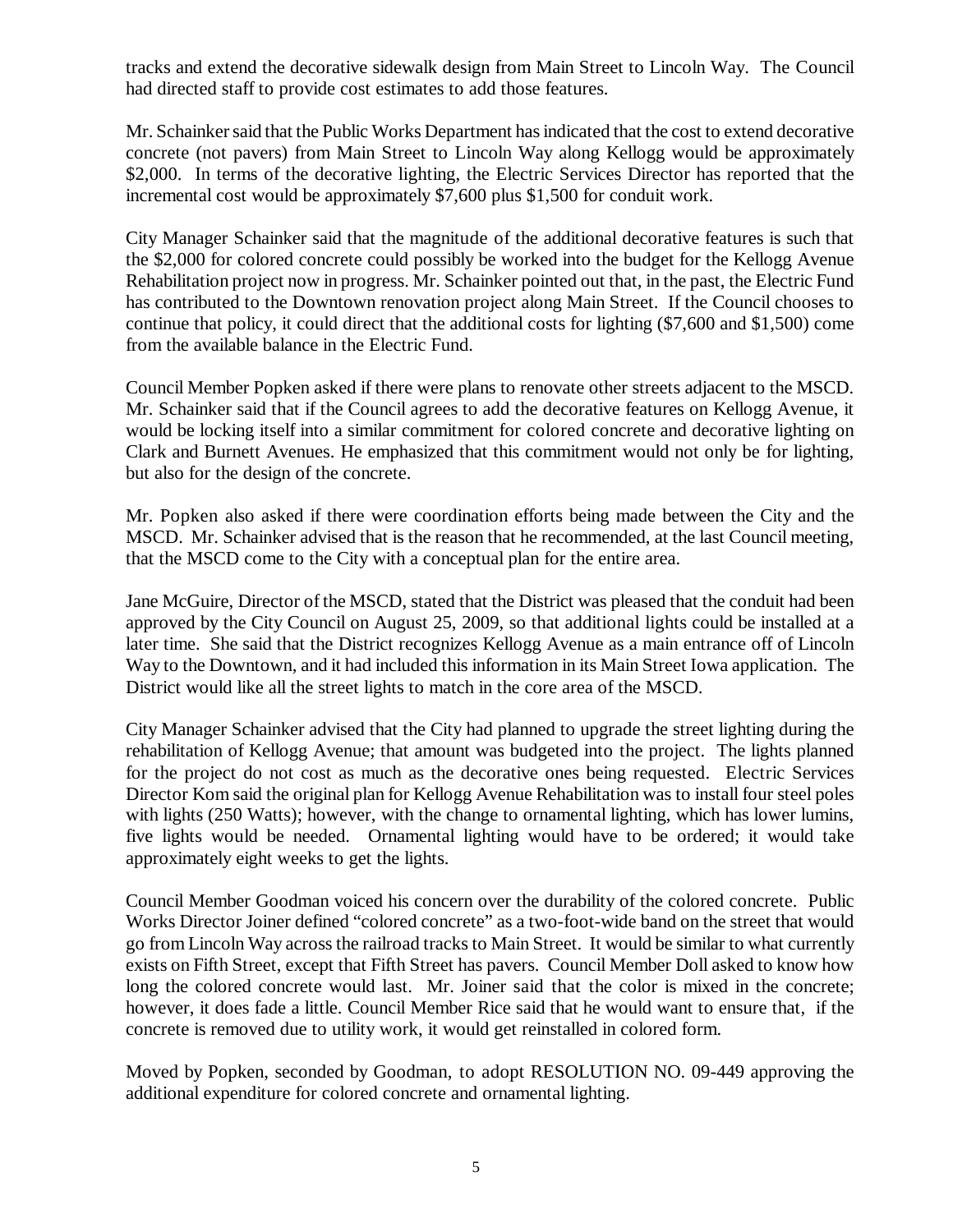Council Member Larson clarified that it would actually be the Electric Utility ratepayers who would be assuming the extra expense; it is not a property tax or Local Option Tax issue.

Roll Call Vote: 6-0. Resolution declared adopted unanimously, signed by the Mayor, and hereby made a portion of these Minutes.

Council Member Popken raised awareness of the importance of Main Street Cultural District representatives meeting with City staff in order to budget for similar improvements on the other adjacent streets. City Manager Schainker again recommended that the MSCD representatives bring a complete conceptual plan to City staff, which shows their vision for Downtown.

Mr. Popken asked to know the timeline for rehabilitation of the other affected streets. Public Works Director Joiner advised that Burnett Avenue will be done in 2010, and he believes Clark and Douglas would follow. Mr. Schainker noted that the Capital Improvements Plan (CIP) includes monies for the rehabilitation; streets and colored concrete could be built into the project. However, he added there is nothing else programmed in the CIP. The CIP is being put together at this time; if additional improvements will be requested, the requests should be made now. Ms. McGuire said that the MSCD is working on a new street design plan for adjacent streets that do not already have the colored concrete and decorative lights.

**PURCHASE POWER AGREEMENT WITH GARDEN WIND, LLC:** Council Member Popken asked for an explanation of the credits that would be given to the City. Director Kom stated that the City is not entitled to Production Tax Credits; those go directly from the federal government to the for-profit wind developers for construction and financing. Renewable Energy Credits are the environmental credits (not in monetary form) that would be given to the City. City Attorney Marek elaborated that those credits are reported quarterly and go to the municipality. They will extend through the life of the contract.

Moved by Rice, seconded by Mahayni, to adopt RESOLUTION NO. 09-437 approving the Purchase Power Agreement with Garden Wind, LLC.

Roll Call Vote: 6-0. Resolution declared adopted unanimously, signed by the Mayor, and hereby made a portion of these minutes.

**NEW SOURCE REVIEW:** City Attorney Doug Marek recommended that outside legal counsel with expertise in the Federal Clean Air Act and other environmental regulatory issues be retained for advice on several projects scheduled to be undertaken in the next five years by the Electric Utility. Many of those projects will likely require submission of New Source Review (NSR) and Prevention of Significant Deterioration (PSD) applications to the Iowa Department of Natural Resources (IDNR) before proceeding. Mr. Marek further explained the NSR and PSD permitting processes. He said that many of the planned projects will require careful evaluation; a law firm specializing in federal environmental regulatory compliance issues would be able to advise the City on those projects in a cost-effective and timely manner.

Mr. Marek described staff's search for qualified counsel. He and Assistant Electric Services Director Brian Trower interviewed Leslie Ritts of the Ritts Law Group of Alexandria, Virginia, and determined that Mr. Ritts had superb qualifications.

Council Member Larson asked if City staff would be working in tandem with the outside counsel. He noted Mr. Ritts' hourly rate of \$350 and said he hoped that the City would provide as much expertise as possible on the issues and bring in Mr. Ritts only when absolutely needed. Mr. Marek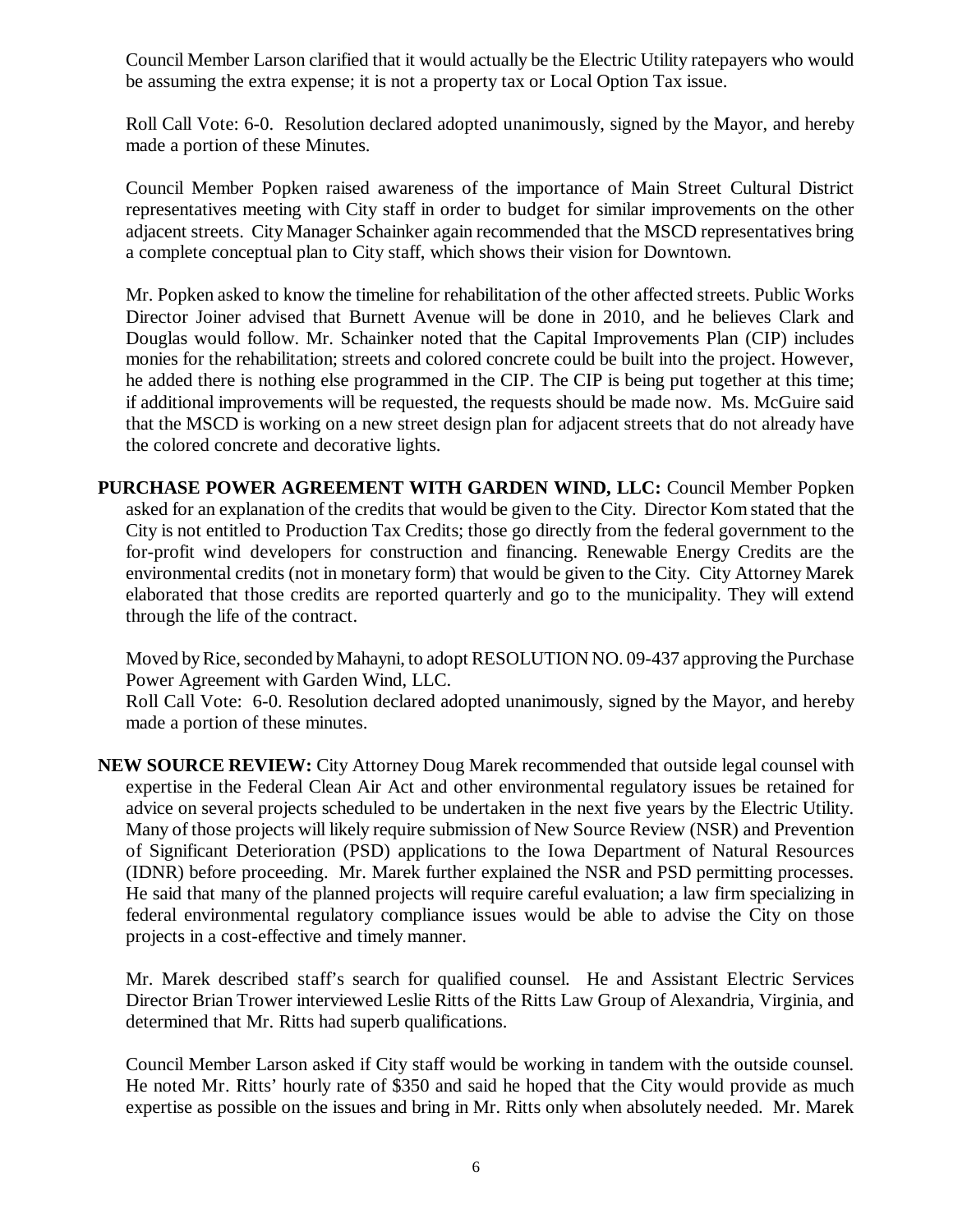advised that there are three parts to the proposed process: (1) Electric Services staff will work on plans and specifications for specific projects, (2) an outside specialist in engineering will evaluate the regulatory climate, and (3) the City Attorney will analyze to see what type of license is needed and whether the services of the outside counsel are needed.

Moved by Larson, seconded by Popken, to adopt RESOLUTION O. 09-438 authorizing staff to enter into a retainer agreement with Ritts Law Group for legal services pertaining to New Source Review in an initial amount not to exceed \$100,000.

Roll Call Vote: 6-0. Resolution declared adopted unanimously, signed by the Mayor, and hereby made a portion of these minutes.

**ELECTRIC REBATE CHECK:** Director Don Kom announced that a new commercial customer recently participated in the *Smart Energy* program. Perfect Games, located at 3120 Dickinson Avenue, installed a geothermal heating and cooling system. It is estimated that the system will save 115,000 kWh of energy and 50 KW of demand. This will save the customer approximately \$9,000 annually. Future avoided cost savings for the City is estimated to be \$61,500. Carbon emissions will be reduced by 188,600 pounds (94 tons) annually.

Moved by Popken, seconded by Goodman, to adopt RESOLUTION NO. 09-439 authorizing payment of a *SmartEnergy* Rebate Check to Perfect Games.

Roll Call Vote: 6-0. Resolution declared adopted unanimously, signed by the Mayor, and hereby made a portion of these minutes.

**URBAN FRINGE IMPLEMENTATION AGREEMENT:** Planner Charlie Kuester noted that, in April, 2008, the Ames City Council hosted a joint meeting with the Gilbert City Council and the Story County Board of Supervisors. The meeting was to update the three bodies on the status of the 28E intergovernmental agreement that would implement the Ames Urban Fringe Plan and to discuss points of disagreement on that agreement. Two issues that were left unresolved from that meeting were (1) the effects of denying annexation in the Urban Services Area and (2) unanimous approval for amendments to the Fringe Area Plan. The staffs of the three entities were directed to resolve those issues. Mr. Kuester reported that agreement among the staff members has been reached, and each jurisdiction is now seeking concurrence from their governing bodies.

The Council was informed by Mr. Kuester that during the discussion among joint staff members, a third issue was brought to the forefront; i.e., County waiver of jurisdictional review of subdivisions within the Urban Services Area. According to Mr. Kuester, this issue needs to be resolved for an agreement to be reached.

The three issues were further described by Mr. Kuester, as follows:

1. Annexation. Mr. Kuester reported that the County wanted it resolved that if the City of Ames denied a property annexation within the Urban Services Area or failed to approve it within two years, the County could approve it. He stated that new language being proposed calls for a two-step process that would allow the City to first determine whether land is "eligible" for annexation before having to decide on the merits of annexation. The eligibility criteria were reviewed by Mr. Kuester. This would allow the City to determine whether an annexation best meets the needs of the Ames community. If the City finds that the costs of the annexation are appropriate, that the owner will pay his or her fair share of the costs, that there are no longterm burdens expected of the general taxpayers of the City, and that the development needs of the City area served by the annexation, then the City Council would find that the land "is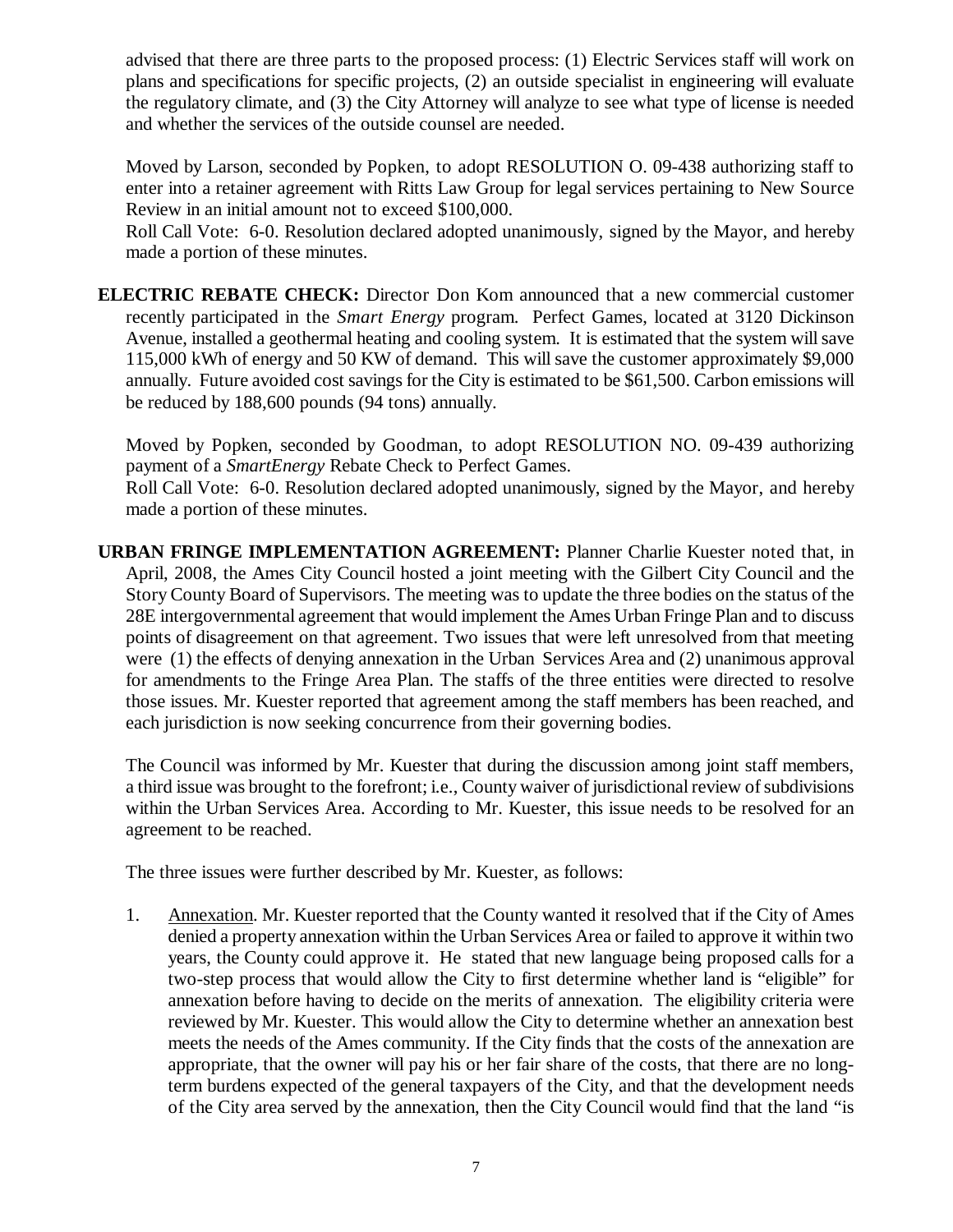ripe" and is eligible for annexation. If it is not eligible for City annexation, the County could approve an agricultural subdivision, but the land would remain in the Urban Services Area in reserve for possible future annexation. If eligibility is confirmed, the second step would be for the City to act on the annexation petition. Mr. Kuester stated that the proposed agreement allows the City to take up to two years to approve annexation after eligibility has been confirmed. If the Council determines the property is eligible for annexation, but denies it for other reasons, the County would then have the authority to approve a subdivision in the Urban Services Area. For those areas in the County (Agricultural and Farm Services Area) where the City has no reasonable expectation that it will grow in that direction for 30+ years, the City would cede review and approval strictly to the County. For the Rural Urban Transitional Area (where growth is not anticipated in the immediate future, but the City wants to preserve its rights), the City would allow development, but only a type that would allow for future seamless integration into the urban environment.

City Manager Schainker said that it was believed by the City that it would have sole authority for the Urban Services Area. He questioned whether the City would be giving up part of its authority if the proposed terms were to be approved. Mr. Kuester acknowledged that the County has given up some of its authority by allowing the City to decide if an area is eligible for annexation. The County still wants authority, if the City were to deny an eligible annexation, to approve a subdivision in the Urban Services Area. Under the proposed terms, the City would have 30 to 60 days to determine eligibility; however, staff is requesting that time frame be lengthened. The initial intent with the Urban Services Area was that the County would waive its subdivision authority and defer to the process and improvement standards developed and implemented by the City. According to Mr. Kuester, the County is hesitant to do that.

According to City Manager Schainker, the key item is whether the agreement would include that the determination of the "ripeness" of the annexation would be at the sole discretion of the Ames City Council. Mr. Kuester said that if the City Council determines that it is not ripe, the annexation would not move forward.

Council Member Popken pointed out that it was the goal of the City Council to simplify the process and to make the process more clear to the public. He does not feel that the proposed process does that. Mr. Popken explained that, especially from the public's point of view, annexation is the step when the City commits to bring land into its boundaries. However, under the proposed agreement, there would be a process before annexation and that is when the City makes the commitment. Council Member Larson pointed out that, equally important, is that if the City makes that commitment by saying it is an eligible annexation, but does not act on it within two years, the City loses its control. He also pointed out that, under those circumstances, the County could then allow that land to be subdivided according to yet-to-bedetermined standards. Mr. Kuester noted that there is a failsafe provision in the proposed agreement if the City fails to act within two years, the land could be developed under the Rural Urban Transitional Area regulations; that Area requires joint approval by the City and the County.

Council Member Goodman said that the simplicity that was initially sought was to hone the expectations for the lands in a way that the City and County could agree on; that was the increase in efficiency that was desired. It was not his expectation that all parts of the process would be made less complicated.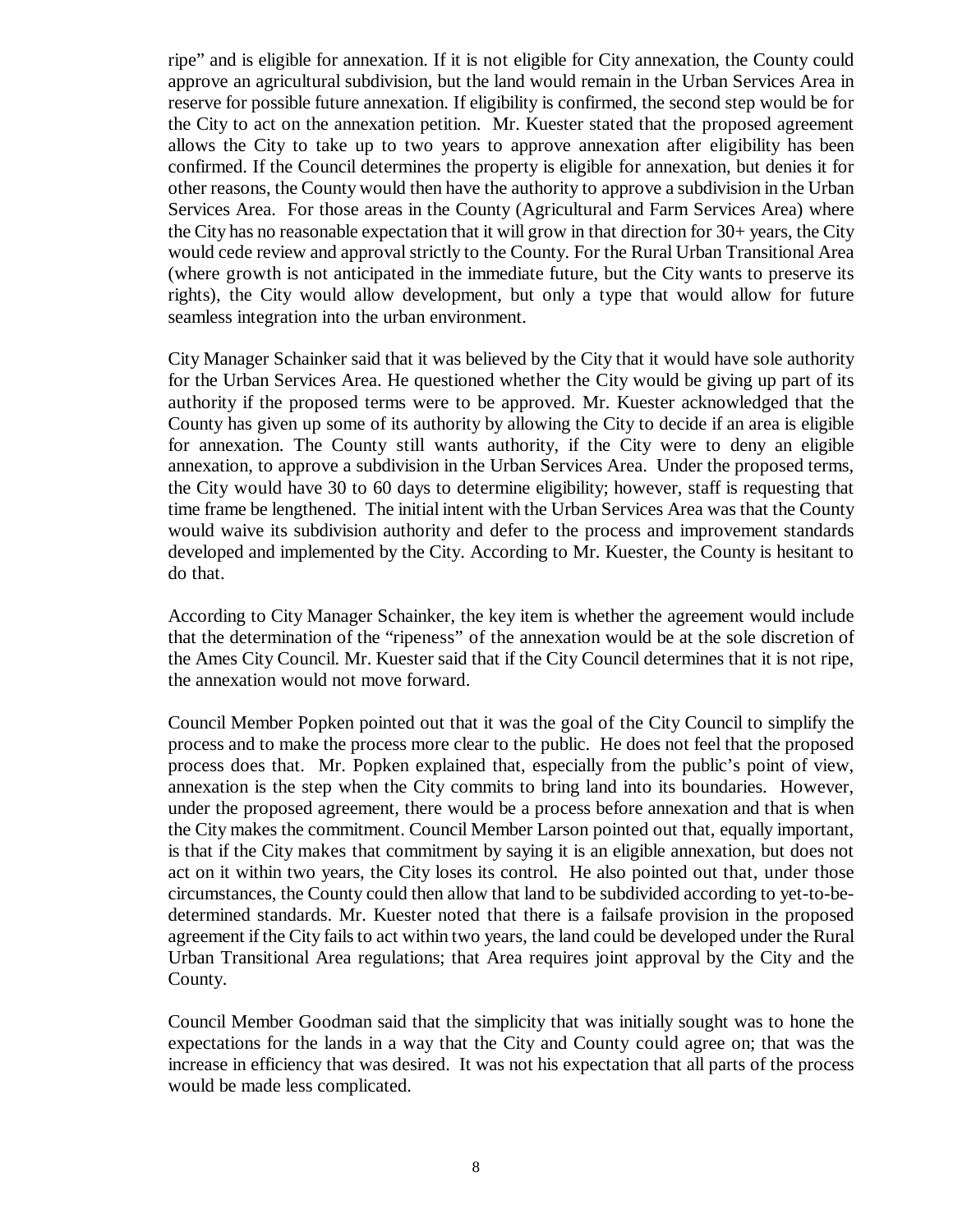It was asked by Council Member Rice what the City would be giving up if it approved the proposed agreement. Mr. Kuester said that currently, the City hears annexation requests on a case-by-case basis. Subdivisions would be approved jointly by the City and County; however, there is currently an expectation that no subdivisions in the Urban Services Area would be approved unless the land is first annexed. Mr. Kuester reported that the only subdivisions in the Fringe Area that have been approved have been located in the Rural Transition Area and Agricultural Services Area. The expectation is that subdivisions will be approved to City standards; however, frequently waivers of those standards are requested.

Council Member Popken asked what the proposed agreement gives the City that it doesn't have now. Planner Kuester reported that standards will be identified for areas in the County, so there will not be disagreement about whether a rural subdivision needs to have street trees or a paved road. There will be set standards to make development in rural areas more predictable. The benefit to the City is that less staff time will be required for review. For the Urban Services Area, the City would get the benefit of the timing, i.e., the City may choose where and when it wants land to come into the City.

County Waiver of Jurisdictional Review of Subdivisions within the Urban Services Area. Mr. Kuester said that the initial intent was that the City would relinquish some subdivision control to the outer part of the Urban Services Area and the County would give up some subdivision control over the inner part of the Urban Services Area. However, the County is now reluctant to have language that explicitly says that it waives its subdivision authority. According to Mr. Kuester, the intent of the Urban Services Area is that nothing happens until the land is annexed; the City reserves the land for ultimate urban density development. The proposed language does not directly state that the County waives its right, but states the intent of the Urban Services Area: "that no changes of zone or divisions of land...shall occur unless and until said area is annexed by a City."

Mr. Kuester concluded that the Council's expectation was that the City would give up its extraterritorial jurisdiction in some areas and the County would mirror that in the Urban Services Area. City Manager Schainker said that agreement might not be able to be reached on that; it will then come down to a policy decision to be made by the City Council.

Unanimously Approval of Amendments. City Manager Schainker recalled that some of the Council members did not think all three jurisdictions should have a say if the land in question was not near their boundaries. Mr. Kuester advised that the staffs of the three jurisdictions do not believe that unanimity of action is an essential component of the process as there is every expectation that all three entities would be protected as amendments are brought forward. According to Mr. Kuester, the Urban Fringe Plan was adopted unanimously and will be a part of each jurisdiction's Comprehensive Plan. He noted that the proposed agreement retains the original language, with only slight modification for clarity.

Council Member Popken pointed out that there had been a lot of compromises made by Ames to get this far. Council Member Larson recalled that one of the purposes for the Plan was to make the process for developing in the fringe areas less confusing; however, those whom he has talked to are frustrated that the process has actually been slowed down and has become more confusing. Mr. Larson suggested that input from developers be sought on the process. He also believes that it is a mistake not to include Boone County; it is not a true urban fringe agreement for Ames. Mr. Larson noted that several other City projects have been put aside to get this process completed. He restated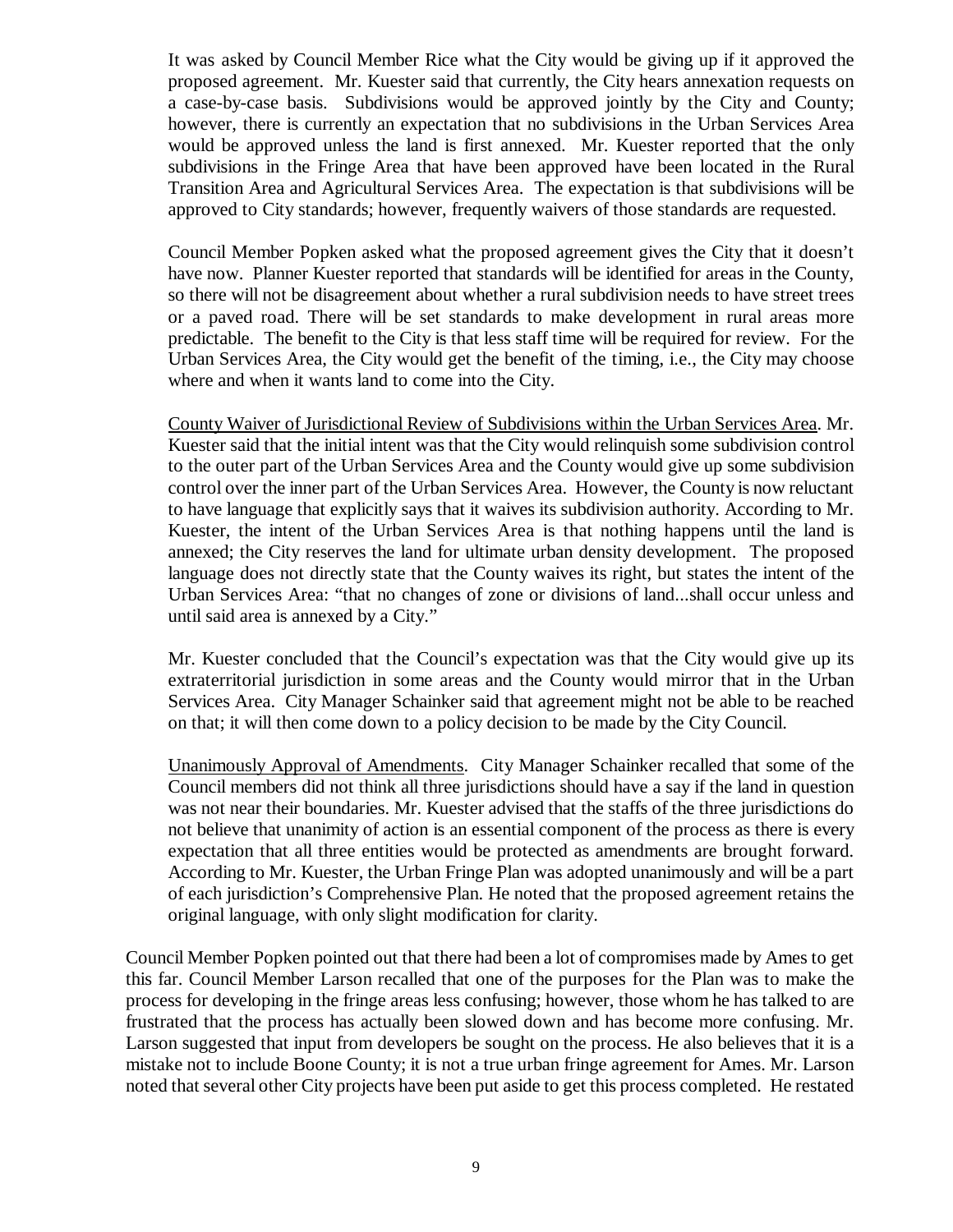that people are frustrated that it is taking so long to come up with the process, and the standards have not yet been created. City Manager Schainker said that staff needs direction from the City Council.

Council Member Mahayni stated his opinion that the ultimate test is to determine if all entities still agree on the vision for the Urban Fringe Plan. If so, he believes that compromise is the essence of resolving the details. Mr. Mahayni reminded his colleagues that Ames is the largest city in the region and its Land Use Policy Plan addresses Ames serving as the center for the region; as such, he feels that the City should take a leadership role. Several years' work has been invested in the Urban Fringe Plan process, and he, too, is frustrated that it has taken so long. Mr. Mahayni believes that the issues still outstanding can be resolved. He thinks that the yardstick should not be what the City is giving up or gaining, but rather how those items contribute to the implementation of the agreed-upon Fringe Plan. Council Member Popken agreed with that, but said the agreement to abide by the Plan has been wheedled away. He asked to know where the cooperation was among the entities.

Planner Kuester advised that the County is developing a set of zoning regulations distinct for the Urban Fringe Areas. The areas that are zoned Agricultural within the Urban Fringe Area will have County regulations that limit uses and development patterns.

Council Member Doll is concerned that there is a provision in the Agreement that an entity could pull out at any time. Planner Kuester explained the process that an entity would have to go through to withdraw from the Agreement; that process would take approximately five months.

According to Planner Kuester, staff feels that it is critical to the success of the Plan that the City has the final say on subdivision approval in the Urban Services Area. If that is the wish of the Council, he asked for that direction to be given to staff.

City Manager Schainker summarized the options available to the City Council:

- 1. Direct staff to proceed with the agreement language for the three outstanding issues as presented at this meeting.
- 2. Direct staff to stay with the original agreement language for the three outstanding issues.
- 3. Direct staff to come up with different language.
- 4. Direct staff to cease efforts to finalize an agreement.

Planner Kuester suggested a fifth option: hold a joint meeting with the other entities and discuss the three outstanding issues.

Council Member Rice said that he is not comfortable giving direction to staff tonight.

Council Member Goodman said he believes that what is needed now is a larger conversation among the three involved governmental bodies. It needs to be determined if the three involved entities are willing to make sacrifices for long-term predictability for their residents.

Council Member Rice added that he wants to make sure that all details are worked out before signing an agreement; it is important for the City to be cautious on long-term plans. Those types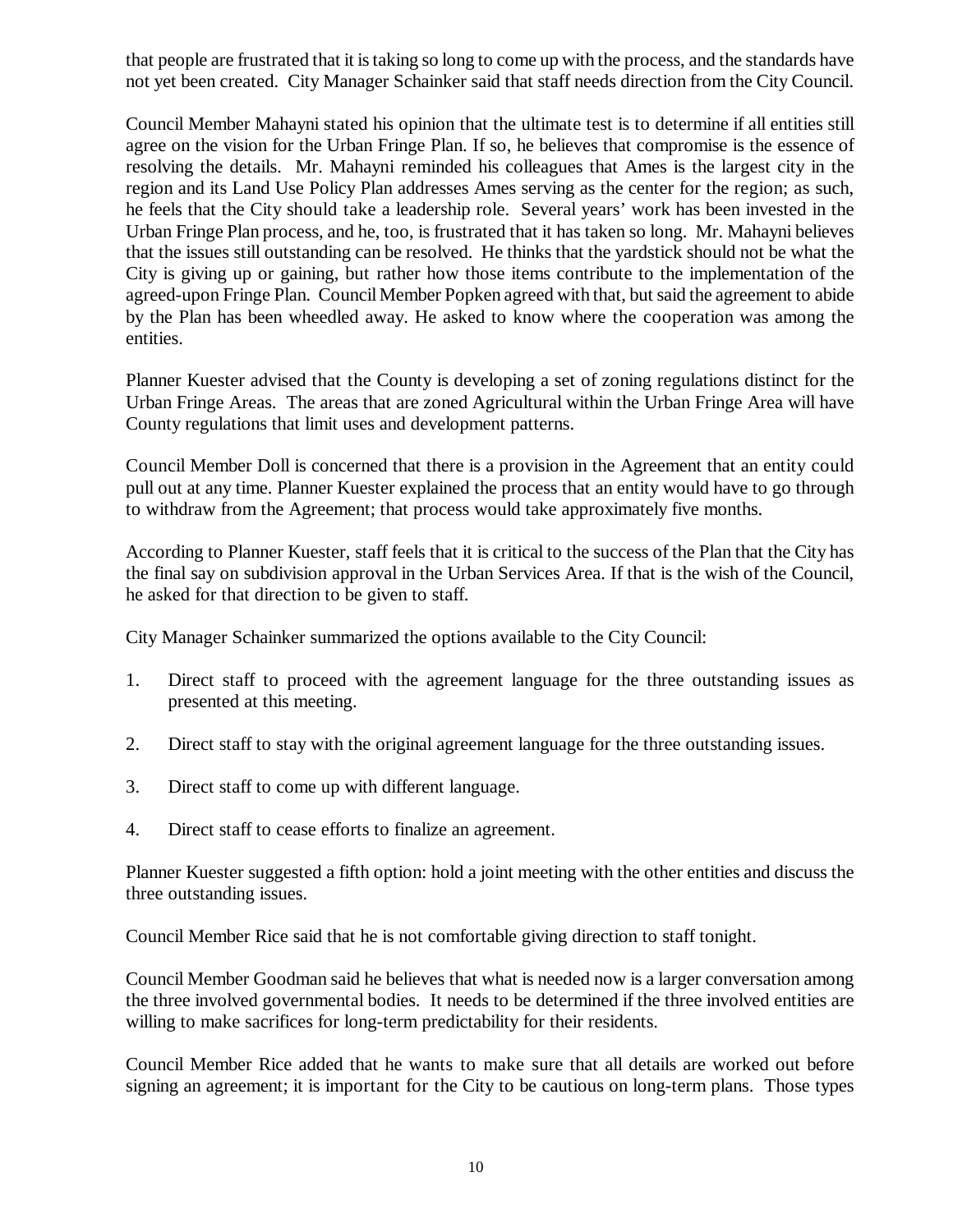of plans often involve issues far into the future that cannot be anticipated. He prefers that a joint meeting be held with the other entities.

Moved by Goodman, seconded by Mahayni, to direct staff to schedule a joint meeting among the City of Ames, Story County Board of Supervisors, and the City of Gilbert to talk about the vision for the agreement and if there is still a desire to move forward. Vote on Motion: 6-0. Motion declared carried unanimously.

The meeting recessed at 8:44 p.m. and reconvened at 8:50 p.m.

**YOUTH SPORTS FACILITIES IN GENERAL INDUSTRIAL ZONE:** Planner Charlie Kuester recalled that the Council had referred a request from Mike Espeset, Story Construction Company, concerning a proposal to build a youth sports facility in the General Industrial Zoning District. The request had been referred to staff to note any possible issues with such a proposal.

Mr. Kuester summarized current Code provisions of the City's two industrial zoning categories. He advised that the Use Table for all commercial zoning districts currently allows for the type of youth sports facility being proposed by Mr. Espeset. That use, however, is currently not allowed in the General Industrial area.

Three points made by Mr. Kuester were:

- 1. The City has a limited amount of General Industrial land, with the majority of the serviceable land being located along the South Bell corridor.
- 2. Currently, in the General Industrial area, there are a number of allowed uses that are not industrial, e.g, office uses, automobile sales. However, if the City opens it up to more uses, it will further lessen the amount of land that is available to provide industrial jobs.
- 3. Most of the City's available industrial land was funded through Tax-Increment Financing (TIF), and the intent of that was to recruit industrial/manufacturing companies that would provide many jobs, and thus, boost the local economy. If other uses are allowed to locate there, it makes those uses eligible for TIF, which was originally intended to be preserved for only industrial uses.

Mike Espeset, President of Story Construction Company, 300 South Bell Avenue, Ames, advised that a client had approached him with a proposal for a youth sports facilities. That client was looking at land located in Ames as well as in the County. At that time, Mr. Espeset said he was unaware of what zoning district would allow such a use. He cited personal experiences where he had witnessed these types of facilities being located in industrial areas in other communities. After investigating what zone in Ames would allow a youth sports facility, he learned that the Commercial District was the only one. He then met with staff, who confirmed his findings and informed him that he could request that the Council consider allowing the use in the General Industrial zone.

Mr. Espeset cited the merits of allowing the use in question in the General Industrial zone. He recognized that this is a land use issue, but believes it is also an economics issue. It is Mr. Espeset's belief that the size and scale of the proposed facility (30,000 to 50,000 square feet) fits better into an industrial area, rather than a commercial zone. The kind of building to be erected for this very specific use does not need to be "flashy;" it would not be for retail trade. If the business would not work out for any reason, the building would be ready-made for industrial use since it would consist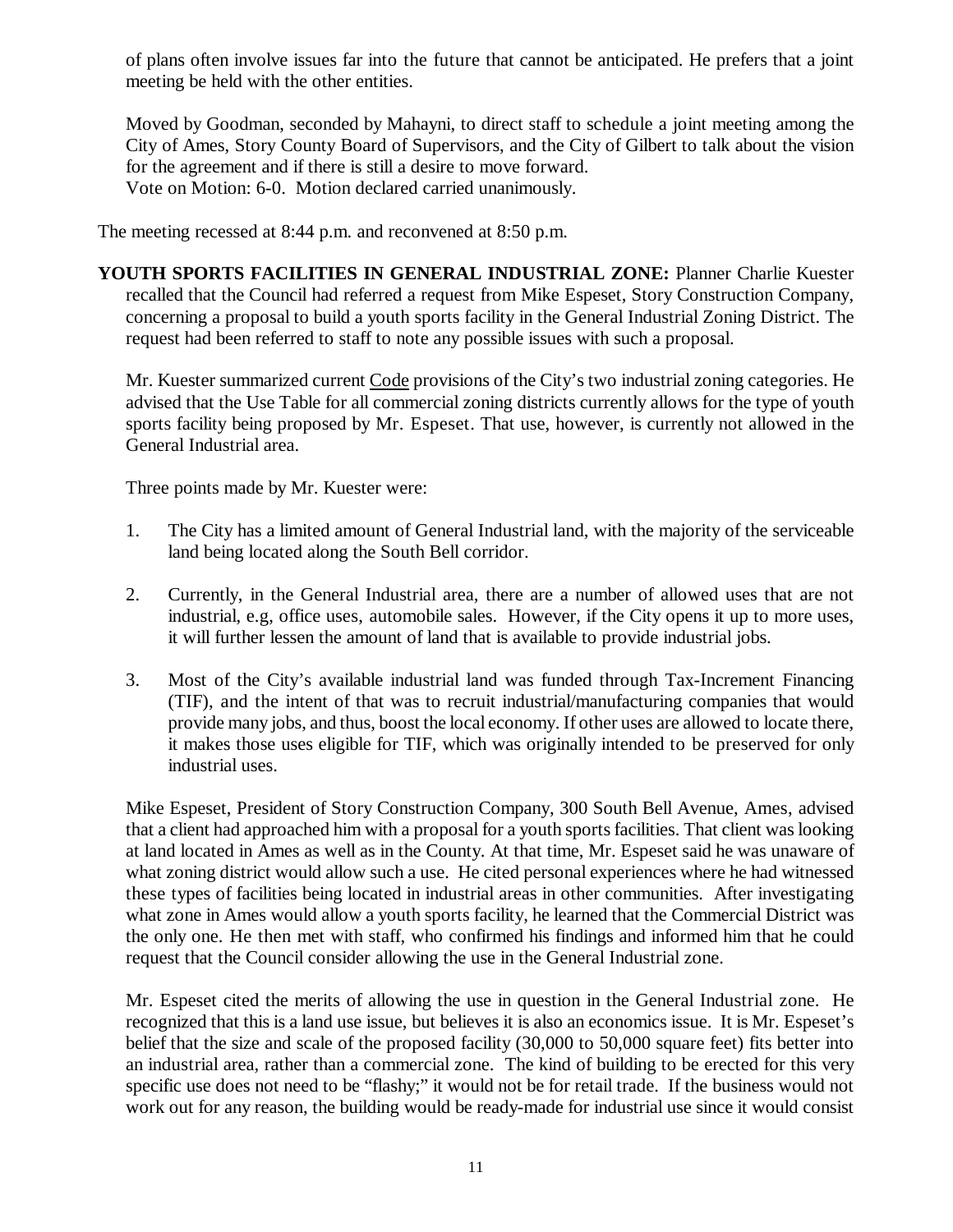of wide-open space. The times when the facility would be used would be after school and on the weekends.

According to Mr. Espeset, this type of business is very much a regional draw; it would draw youth and their families from ten to fifty (50) miles away from Ames for a number of events. If located in the General Industrial area of Ames, it would provide easy access for people coming off the Interstate. He also believes that the parking ratio required for the General Industrial zone would be more appropriate for this type of facility. According to Mr. Espeset, the General Industrial zone is a more affordable option for this type of use; it might not be affordable in the commercial zone. Mr. Espeset is unsure whether this type of project could occur in Ames if it were made to locate in a commercial zone.

With regard to staff's comments, Mr. Espeset advised that he agrees with all of them. He acknowledged that industrial land is precious and the resources are few; it is a philosophical decision to be made by the City Council whether the proposed use makes sense in the General Industrial zone in Ames.

According to Mr. Espeset, no parcel of land has been decided upon at this time, and there is no purchase agreement pending. It could work in the commercial district, but the economics might not work out for his client. The use probably would not replicate itself in the General Industrial zone even it were added to the table of allowed uses in the Code.

Council Member Rice said that if land in the industrial zone is found to be perfect for this use, there would be the opportunity for the developer to request a zoning change. Mr. Espeset noted that another possibility would be for the developer to request a variance to allow the use to be located in the industrial zone.

Council Member Mahayni asked Mr. Espeset if Ames could support more than one facility of the type he is proposing. Mr. Espeset said that he does not believe it could. Mr. Mahayni noted that the intent of the designations in the Code meant health clubs, not the type of facility that is in question here. Having frequented several of the facilities that Mr. Espeset spoke about, he believes that Mr. Espeset's points are well-taken.

Council Member Larson asked if an overlay would be possible. City Manager Schainker stated that it would be a possibility. He noted that there are no developers requesting to build in the General Industrial zone without tax incentives, but maybe there is an area of existing industrial that is not in the TIF District. Council Member Goodman pointed out that if a use such as what is being proposed did locate in an existing industrial area that is not TIF, it would still take up land and push another development into the TIF area.

Discussion ensued on the possibility of locating the proposed facility in a commercial area, giving the required standards. Council Member Goodman said that it is not known at this time if there is available commercial land that would work for this project.

Council Member Larson acknowledged the points made by staff, but said that the City Council should continue to look at possibilities of creating an overlay in certain areas of the industrial zone.

**DRIVEWAY WIDTHS AND MECHANICAL SCREENING REQUIREMENTS:** City Manager Schainker asked the Council to refer mechanical screening requirements to staff for analysis and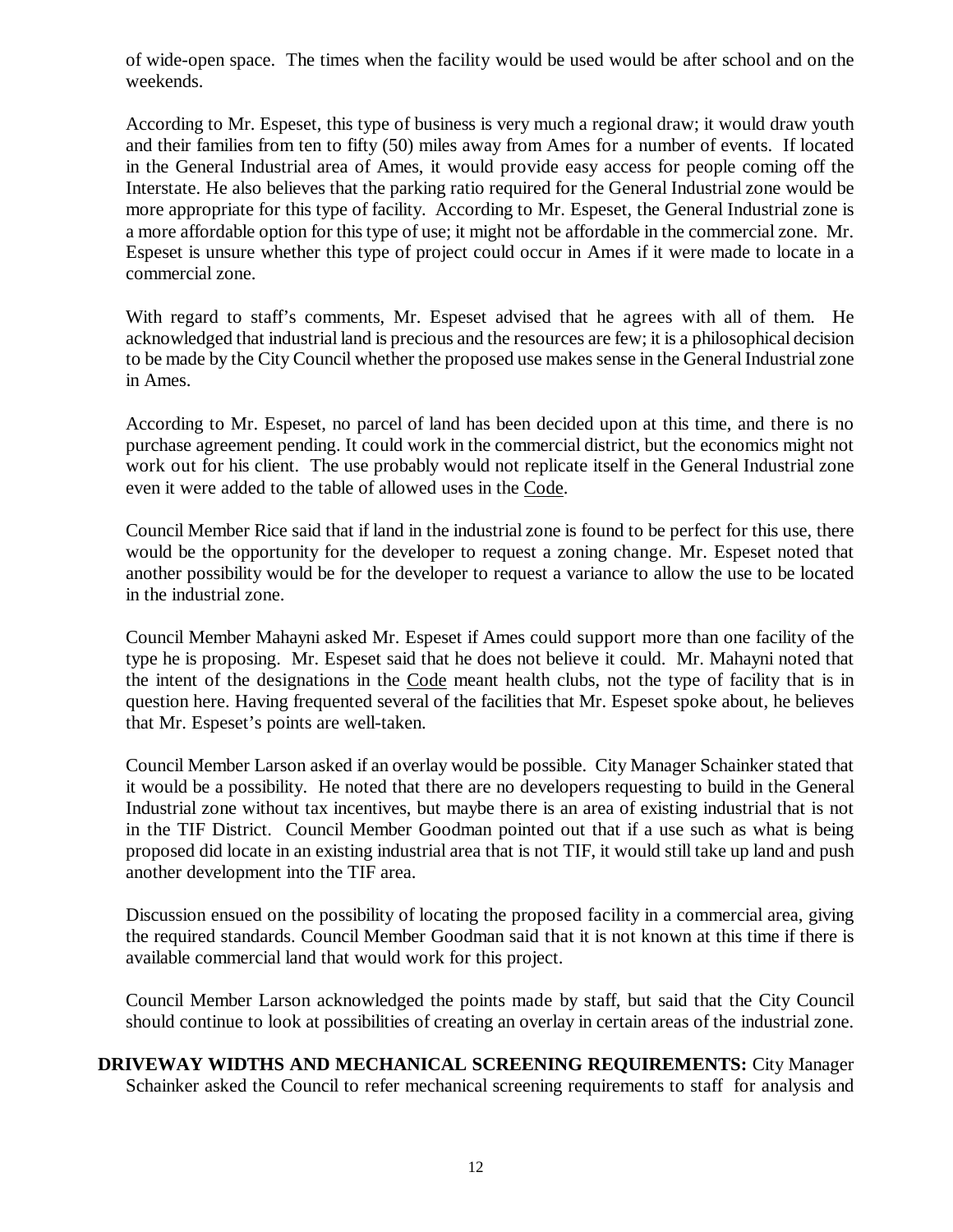potential text amendments to address practical differences sometimes encountered by the current language in Municipal Code Sections 29.408(4) and 29.1112(7)(h).

Moved by Doll, seconded by Goodman, to refer the above-stated two issues to staff for preparation of zoning text amendments.

Council Member Larson pointed out that mechanical units should not be singled-out; there are other unsightly utility units. He would like consistent standards to be developed.

Vote on Motion: 6-0. Motion declared carried unanimously.

**GEOGRAPHIC INFORMATION SYSTEM (GIS):** Ben McConville, GIS Coordinator, gave a presentation highlighting the City's System. He defined GIS as a management tool used to help people make better decisions through modeling and mapping.

Mr. McConville pointed out that the City's current GIS software vendor has offered the City the opportunity to enter into a multi-year Enterprise License Agreement. The proposed agreement would allow the City to leverage currently budgeted software expenditures and acquire unlimited ArcGIS licensing, training, and support for the entire organization. It is a three-year agreement with a cost of \$51,000/year.

Moved by Doll, seconded by Goodman, to adopt RESOLUTION NO. 09-440 approving the Enterprise Licensing Agreement with ESRI pertaining to City-wide GIS software. Roll Call Vote: 6-0. Resolution declared adopted unanimously, signed by the Mayor, and hereby made a portion of these minutes.

**PAVEMENT MANAGEMENT PROGRAM:** Traffic Engineer Damion Pregitzer told the Council that the GIS-based pavement management system facilitates rapid pavement condition analysis over the entire local street network. As a result, Public Works staff is able to run data-driven cost benefit scenarios based on construction practices and underlying pavement conditions.

According to Mr. Pregitzer, the City currently works with the Center for Transportation Research and Education (CTRE), which is now a unit of the Institute for Transportation (inTrans) at Iowa State University. As part of the Iowa Pavement Management Program, CTRE provides automated data collection on the condition of roads, including information on cracks and the quality of the ride. It also includes high resolution video logging of the roadway along driven routes. The video is linked to the pavement condition data and is used to visually assess pavement condition and assets in the City's rights-of-way.

Mr. Pregitzer demonstrated the software that tracks the life of pavement. The data is used to accurately model performance and allows staff to choose the optimal treatment.

Mr. Pregitzer noted that the City also uses mobile GIS to create its Shared-Use Path Network. He showed how staff, through the cooperation of the Police Department, used the police golf cart to transport the interns down the shared-use paths to model performance and check condition. According to Mr. Pregitzer, the City is a pioneer in creating this method to perform condition analyses on its bike paths.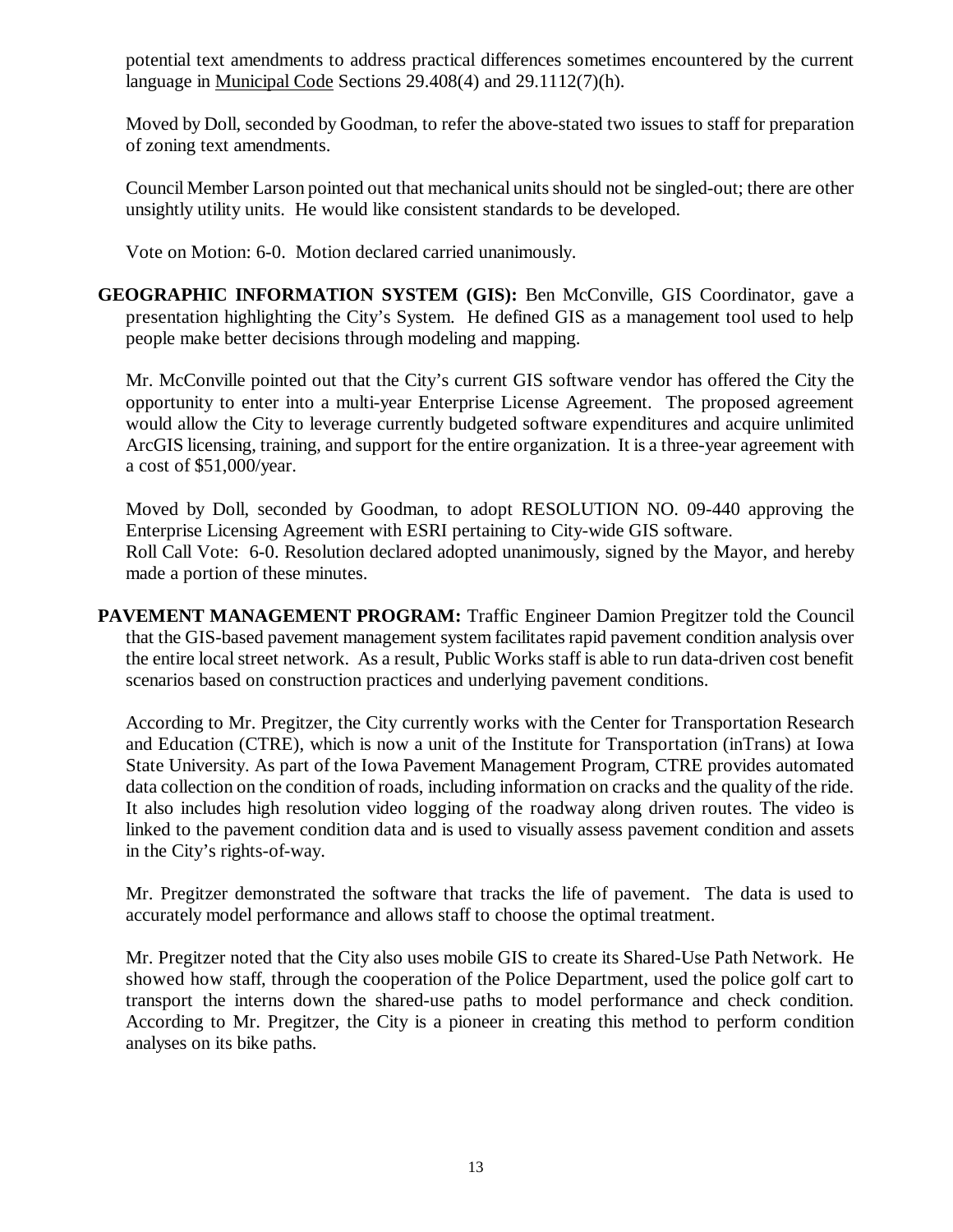Moved by Mahayni, seconded by Popken, to adopt RESOLUTION NO. 09-441 approving the 2009 Pavement Management Services Contract with CTRE in the amount of \$22,000, using Road Use Tax Fund monies that will be offset with I-JOBS revenue.

Roll Call Vote: 6-0. Resolution declared adopted unanimously, signed by the Mayor, and hereby made a portion of these minutes.

**REPAIR OF FIRE TRUCK NO. 3:** Assistant Fire Chief Paul Sandoval told the Council that damage occurred to the water way on the ladder truck during company level training, causing approximately \$12,500 in damage. A second repair came to light in April 2009 when corrosion was noted during a routine inspection of the undercarriage of the apparatus. The corrosion appears to be on the frame rails and has attacked the frame system; repairs will be extensive. Through discussions with vendors Pierce and Clarey, staff was able to negotiate a price of \$40,000, which will include both the corrosion repair and water way repair.

Moved by Larson, seconded by Goodman, to adopt RESOLUTION NO. 09-442 authorizing the repair of Fire Truck No. 3 at a cost of \$40,000.

Roll Call Vote: 6-0. Resolution declared adopted unanimously, signed by the Mayor, and hereby made a portion of these minutes.

**IMPROVEMENTS TO CITY'S WI-FI SERVICES:** Finance Director Duane Pitcher recalled that the City Council had directed staff to make contact with its Wi-Fi service provider (ICS) to explore an easier access point (without providing a user name or password) to the hotspots in the community. Mr. Pitcher pointed out that the current agreement with ICS indemnifies the City for activity related to use of the WiFi hotspots. That agreement also allows ICS to establish procedures to protect against misuse of the system. Those procedures require that users accept a Terms of Service agreement and provide certain identifying information; that log-in set-up is required only once.

Mr. Pitcher explained that City staff met with ICS to discuss options related to easier access. He said that ICS was not willing to continue to indemnify the City if the requirements for logging on to the system were reduced. As an alternative, establishing access to the system without the current log-in process is possible if the City is willing to modify the contract to accept all liability for activity on the system. ICS would continue to keep records on activity as required by law and respond to subpoenas for illegal use, but the City would be responsible for responding to any legal action.

Three options were presented by Mr. Pitcher:

- 1. The City can continue to accept the current log-in procedures with ICS retaining the liability.
- 2. The City can assume liability for WiFi hotspot activity and allow log-in with terms of service only.
- 3. The City can assume liability for WiFi hotspot activity and provide completely open access.

City Manager Schainker advised that the City Attorney has reviewed the contract with ICS and has determined that modifications could be made related to assignment of risk and log-in procedures within the basic terms of the existing contract. He said that another option would be for the City to consider canceling the current contract and re-bidding it.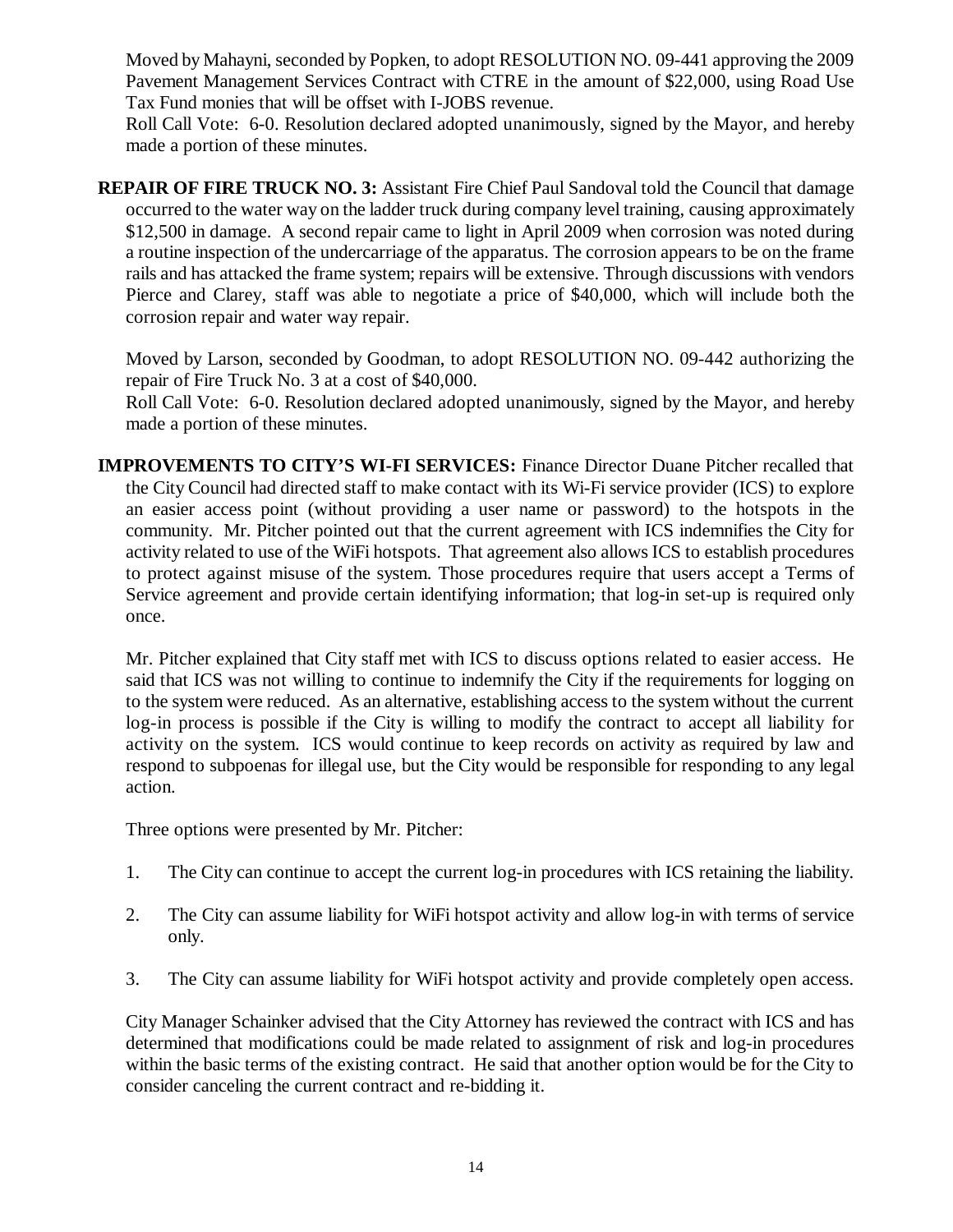Director Pitcher explained that the service at the Ames Public Library for WiFi hotspots is provided via a Qwest business DSL line connected to wireless access points. Regarding liability, City

Attorney Marek stated that the City of Bettendorf is currently under a cease-and-desist order due to activity related to sharing of copyright protected material on its network.

It was noted that Mary Greeley Medical Center (MGMC) offers public WiFi service. Its system does require its users to agree to the terms of service prior to being granted access to the Internet; there are no other log-in requirements, but access controls are in place to limit uses that might involve sharing copyrighted material.

Council Member Goodman gave his opinion that a user agreement is a reasonable amount of liability to accept. Council Member Doll disagreed, saying that he prefers the current agreement; he does not see it as a big hassle. Council Member Larson noted that the City is operating its Wi-Fi system at several sites.

Moved by Goodman, seconded by Popken, to direct staff to modify its current contract to assume liability for WiFi hotspot activity and allow log-in with terms of service only.

Vote on Motion: 3-3. Voting aye: Goodman, Popken, Rice. Voting nay: Doll, Larson, Mahayni. Motion failed.

- **PRE-DESIGN SERVICES RELATED TO NEW WATER TREATMENT PLANT:** This item was pulled by City staff.
- **DOWNTOWN PARKING RAMP:** City Manager Schainker summarized the financing options for construction of a parking structure to be located in Parking Lots X and Y in the Central Business District (CBD). Those options were as follows:
	- 1. The City Council could issue Revenue Bonds to finance a parking ramp.

Mr. Schainker noted that this did not appear to be a viable option because it would not be possible to prove to prospective purchasers of the bonds that the Parking Fund would generate sufficient revenue to cover the annual parking operational costs nor debt service on the capital improvement.

2. The City Council could accumulate sufficient funds from the available balances in the various funds operated by the City to finance the cost of constructing a parking ramp.

The City Manager strongly emphasized that, although legal, this strategy was inappropriate because the City rightfully earmarked utility fund balances to benefit the users from whom the revenues were generated.

3. The City Council could issue General Obligation Bonds to finance a parking ramp in conjunction with an Urban Renewal Plan.

Mr. Schainker said that he sees this as the most-viable option should the Council choose to proceed with the construction of a parking ramp.

4. The City Council could establish a Tax-Increment Financing (TIF) District in conjunction with an Urban Renewal Plan.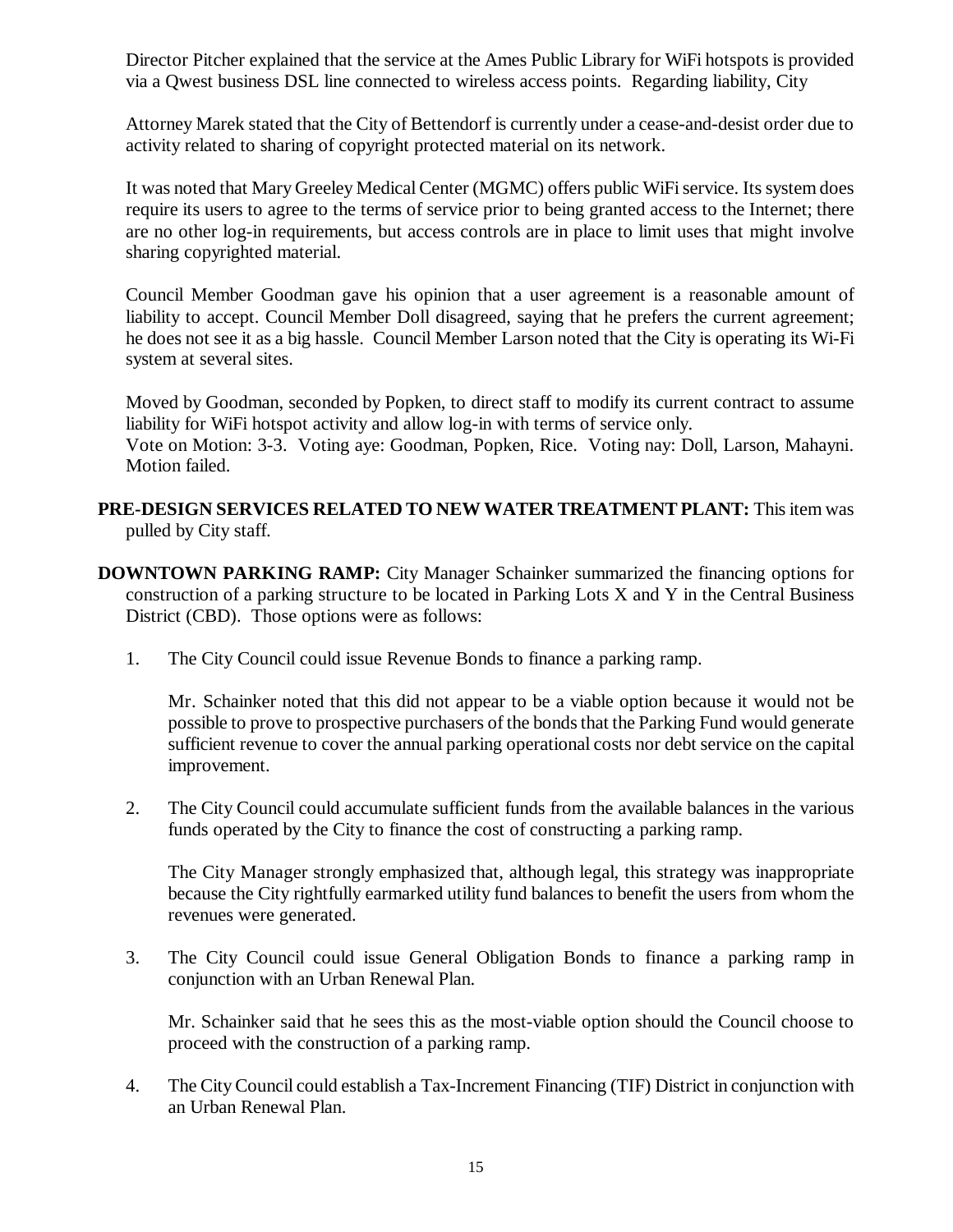- 5. The City Council could proceed with the issuance of General Obligation Bonds; however, in an effort to reduce the amount of debt that must be incurred, the City could use a portion of the available balances in the General, Local Option Sales Tax, and/or the Hotel/Motel Tax Funds.
- 6. The City Council could hold a referendum because the improvement (parking ramp) would constitute an essential corporate purpose.
- 7. The City Council could create a Self-Supported Municipal Improvement District.

City Manager Schainker stated that staff was not looking for a decision to be made at this meeting; however, a decision will have to be made at budget discussions.

Council Member Goodman pointed out that the possible Town Center project in the Downtown was the driving force behind a parking ramp. Discussion ensued as to whether any of these options would meet the needs and/or wants regarding the number of parking spaces. Council Member Popken added that the decision on library expansion or construction will be made soon, and it is unknown if a parking ramp will be part of that project.

City Manager Schainker also noted that it would be possible to create a TIF District in a new area and direct that the revenues from that be utilized for another project, i.e., the Downtown parking ramp.

**HEARING ON POWER PLANT ROOF REPLACEMENT:** Mayor Campbell opened the public hearing. No one wished to speak, and she closed the hearing.

Moved by Doll, seconded by Mahayni, to adopt RESOLUTION NO. 09-444 approving final plans and specifications and awarding a contract to Academy Roofing of Des Moines, Iowa, in the amount of \$223,000.

Roll Call Vote: 6-0. Resolution declared adopted unanimously, signed by the Mayor, and hereby made a portion of these minutes.

**HEARING ON WATER POLLUTION CONTROL FACILITY RAW WATER BUILDING HVAC HEAT RECOVERY UNIT:** The hearing was opened by the Mayor and closed after no one came forward to speak.

Moved by Goodman , seconded by Doll, to adopt RESOLUTION NO. 09-445 approving final plans and specifications and awarding contract to Wolin & Associates of Des Moines, Iowa, in the amount of \$98,136.00.

Roll Call Vote: 6-0. Resolution declared adopted unanimously, signed by the Mayor, and hereby made a portion of these minutes.

# **HEARING ON REPAIR OF PEDESTRIAN TRAIL BRIDGE OVER SQUAW CREEK:** The

Mayor opened the hearing and closed same after there was no one who wished to comment.

Moved by Rice, seconded by Popken, to adopt RESOLUTION NO. 09-446 approving final plans and specifications and awarding contract to Peterson Contractors, Inc., of Reinbeck, Iowa, in the amount of \$69,978.25.

Roll Call Vote: 6-0. Resolution declared adopted unanimously, signed by the Mayor, and hereby made a portion of these minutes.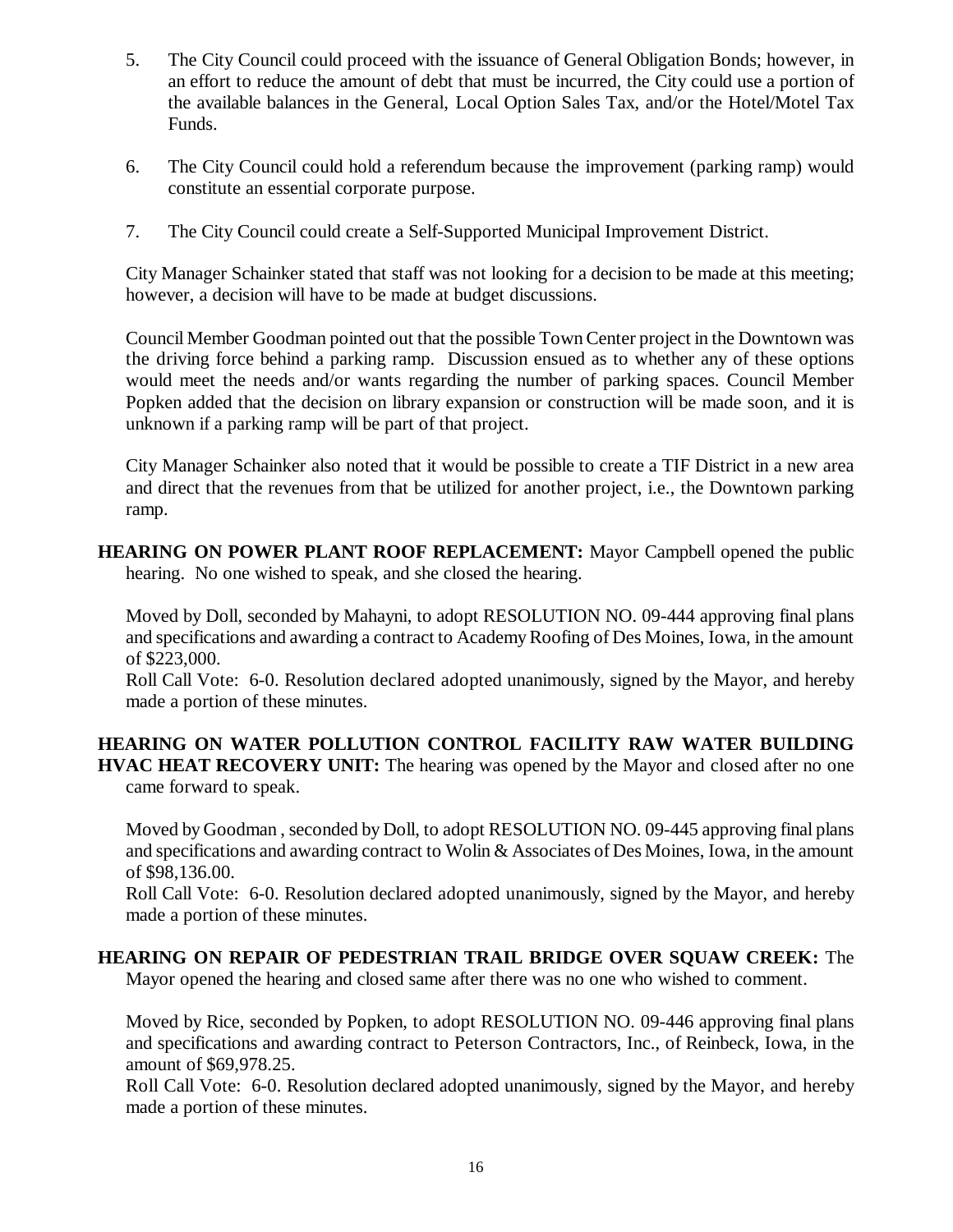## **HEARING ON ABANDONMENT OF PUBLIC UTILITY EASEMENTS:** The Mayor opened the public hearing on the request to vacate easements in Dauntless Subdivision,  $6<sup>th</sup>$  Addition. She closed the hearing after no one wished to speak.

Moved by Mahayni, seconded by Doll, to adopt RESOLUTION NO. 09-447 approving vacating public utility easements in Parcel "A" of Lots 7, 8, 9, and 10 in the Dauntless Subdivision,  $6<sup>th</sup>$ Addition.

Roll Call Vote: 6-0. Resolution declared adopted unanimously, signed by the Mayor, and hereby made a portion of these minutes.

Moved by Mahayni, seconded by Doll, to continue the hearing on vacating public utility easements in Lots 4, 5, 6, and 7 in Estates of Nature's Crossing. Vote on Motion: 6-0. Motion declared carried unanimously.

**NATURAL GAS FRANCHISE:** Moved by Mahayni, seconded by Doll, to pass on second reading an ordinance granting to Interstate Power and Light Company, its successors and assigns, the right to operate a natural gas distribution system in the City under non-exclusive franchise. Roll Call Vote: 6-0. Motion declared carried unanimously.

Moved by Doll, seconded by Goodman, to adopt RESOLUTION NO. 09-448 approving the agreement relating to costs for damages to gas facilities.

Roll Call Vote: 6-0. Resolution declared adopted unanimously, signed by the Mayor, and hereby made a portion of these minutes.

## **ORDINANCE PERTAINING TO FLOOD PLAIN ZONING REGULATIONS:**

Moved by Goodman, seconded by Popken, to pass on second reading an ordinance making text amendments to the flood plain zoning regulations. Roll Call Vote: 6-0. Motion declared carried unanimously.

# **ORDINANCE AMENDING SUBDIVISION REGULATIONS PERTAINING TO SOURCE**

**WATER PROTECTION:** Moved by Goodman, seconded by Mahayni, to pass on second reading an ordinance amending subdivision regulations pertaining to source water protection. Roll Call Vote: 6-0. Motion declared carried unanimously.

# **ORDINANCE AMENDING ZONING REGULATIONS PERTAINING TO SOURCE WATER**

**PROTECTION:** Moved by Goodman, seconded by Mahayni, to pass on second reading an ordinance amending zoning regulations pertaining to source water protection. Roll Call Vote: 6-0. Motion declared carried unanimously.

**COMMENTS:** Moved by Popken, seconded by Rice, to refer to staff the letter from Mike Bryant requesting a study to determine costs for certain City services to be provided to the owners of Woodview Drive.

Vote on Motion: 6-0. Motion declared carried unanimously.

Moved by Popken, seconded by Goodman, to direct staff to place on the next agenda the request of Olivia Smith that the City fund any shortfall pertaining to the ISU Culture Festival.

Council Member Larson asked for clarification on the previous motion. Mayor Campbell stated that the item will come to the City Council after-the-fact; the event will have occurred. Council